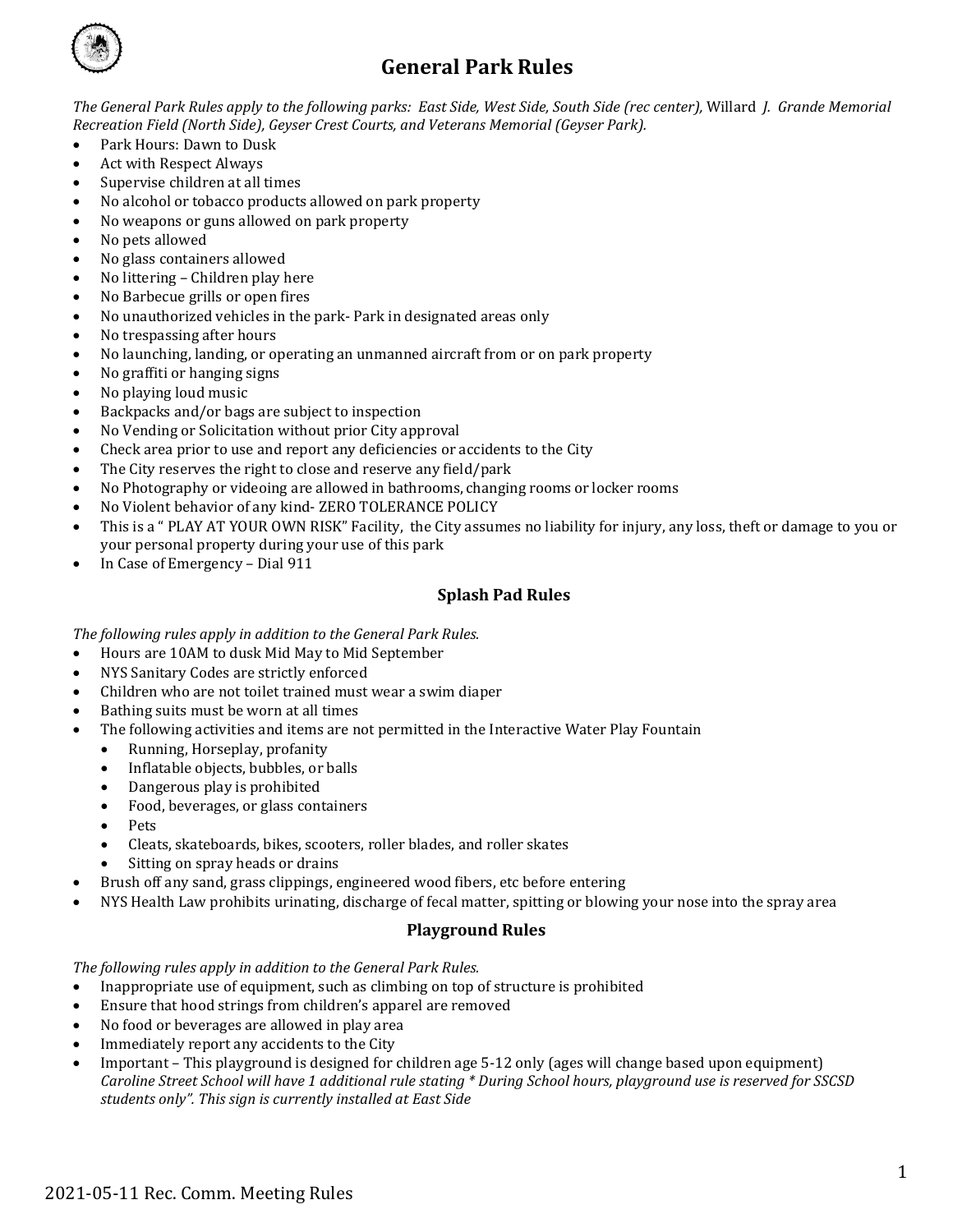

## **East Side Recreation Skate Park Rules**

*The following rules apply in addition to the General Park Rules.*

- Notice to all skaters**:** This is an unsupervised Skate Park
- Skateboarding is a hazardous activity!
- Use of this facility may result in Death, Paralysis, Brain Damage, Concussion, Broken Bones or other serious injury
- Skate at your own risk!
- It's the Law: Skateboarders must wear helmets and have them properly secured at all times
- Safety equipment including knee, elbow and wrist pads is strongly encouraged and recommended to prevent injury
- Wet riding surfaces are dangerous! Don't skate in wet conditions including rain, snow, ice or hail
- Bicycles are not allowed in this skate park
- Existing park equipment may not be modified, removed or moved

## **Outdoor Tennis, Basketball, and Pickleball Courts**

*The following rules apply in addition to the General Park Rules.*

- Outdoor courts are open daily, weather permitting, except when under construction or repair, or when reserved for special events
- Courts are first-come, first serve, unless otherwise noted
- No clinics or games organized through leagues or organizations are permitted unless granted by the City of Saratoga Springs
- Roller skates, skateboards, roller blades, bicycles, scooters, and other play or exercise equipment shall be prohibited on the courts
- The courts are lit 7 days a week, weather permitting, per schedule listed
	- o Dusk to 9:00pm: Spring Season
	- o Dusk to 10:00pm: Friday before Memorial Day to Labor Day
	- o Dusk to 9:00pm: Fall Season
	- o No Lights: Mid Fall to Spring
	- No hanging on basketball hoops
- When Pickleball courts are full:
	- o Open Play (mixed skill-levels), players play with all skill levels
	- o Waiting players are to place their paddles in the designated waiting area
	- o If players are waiting, those who are playing are obligated to leave the court at game's end and allow the waiting player on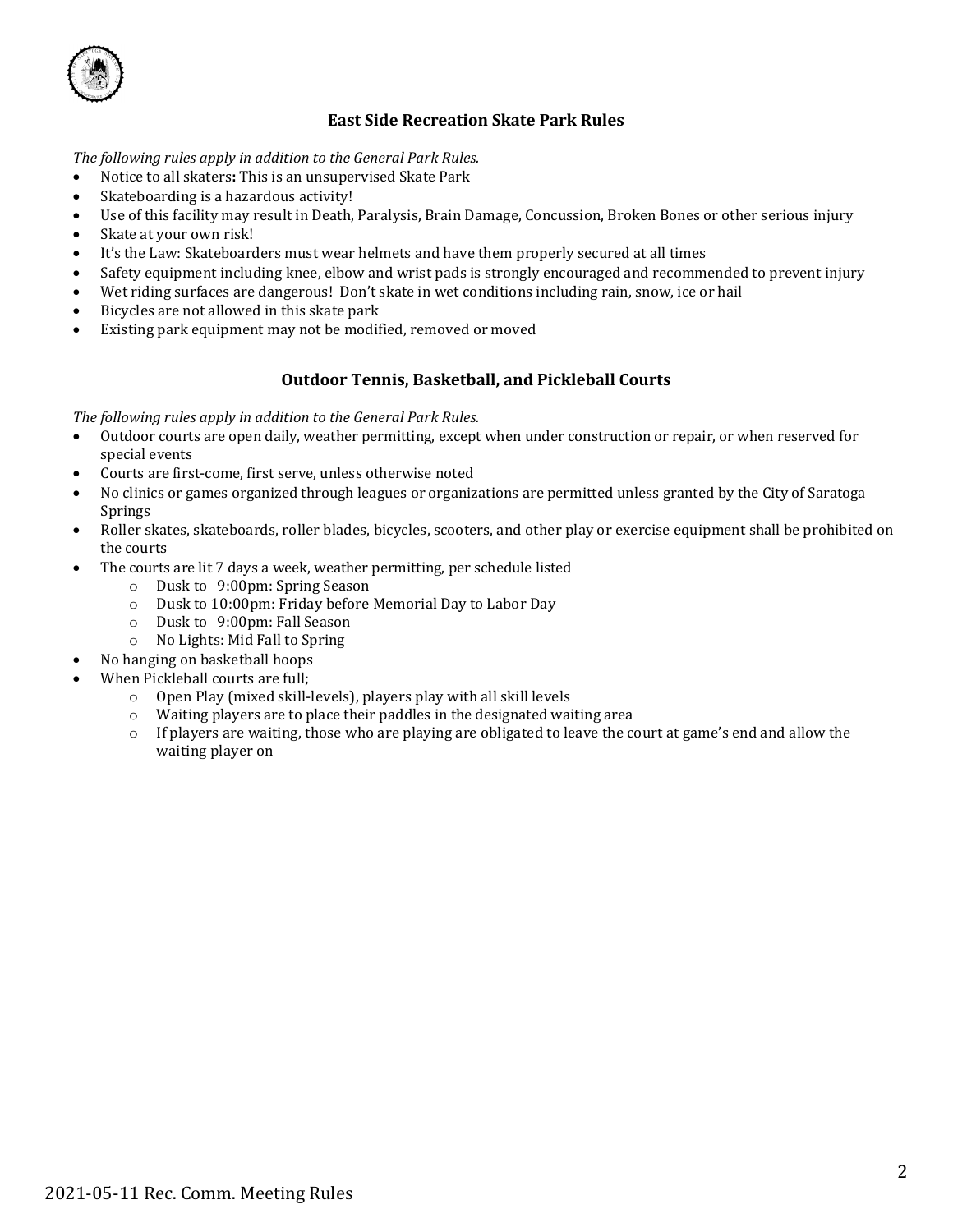

# **Waterfront Park**

- Park Hours: Dawn to Dusk
- Act with Respect Always<br>• Supervise children at all
- Supervise children at all times<br>• No alcohol or tobacco products
- No alcohol or tobacco products allowed on park property
- No weapons or guns allowed on park property
- Dogs must remain on a leash at all times- Clean up after your pet
- No glass containers allowed<br>• No littering Children play h
- No littering Children play here
- Carry Out Trash
- No unauthorized vehicles in the park- Park in designated areas only
- No trespassing after hours<br>• No Motorized Boats
- No Motorized Boats
- No Swimming
- Backpacks and/or bags are subject to inspection
- No Vending or Solicitation without prior City approval<br>• Check area prior to use and report any deficiencies or a
- Check area prior to use and report any deficiencies or accidents to the City
- No launching, landing, or operating an unmanned aircraft from or on park property<br>• The City reserves the right to close and reserve any field/park
- The City reserves the right to close and reserve any field/park
- No Photography or videoing are allowed in bathrooms, changing rooms or locker rooms
- No Violent behavior of any kind- ZERO TOLERANCE POLICY<br>• This is a "PLAY AT YOUR OWN RISK" Facility The city assum
- This is a " PLAY AT YOUR OWN RISK" Facility The city assumes no liability for injury, loss, theft, or damage to you or your personal property during your use of this park
- **IN CASE OF EMERGENCY – DIAL 911**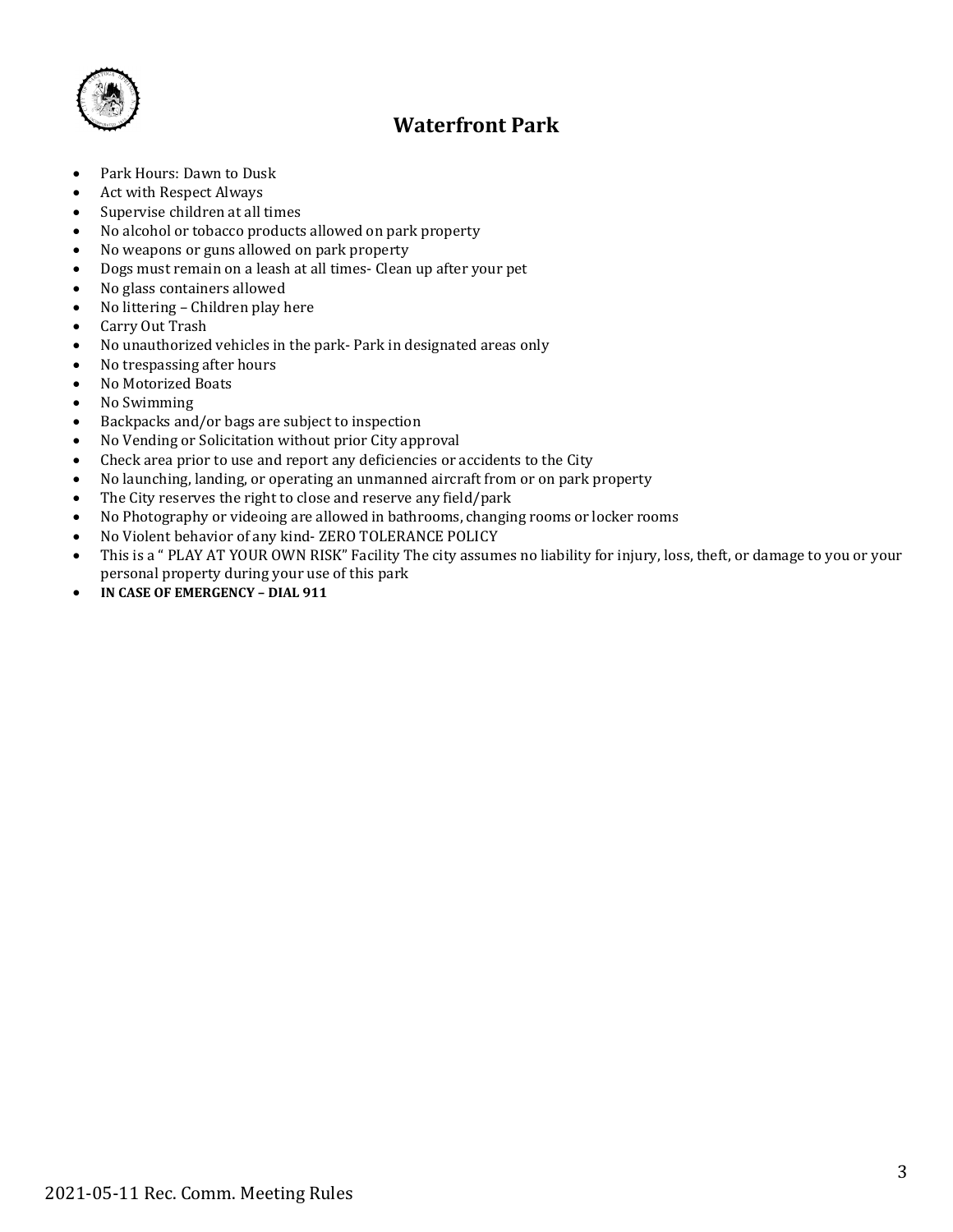

# **Recreation Center Rules**

*The Recreation Center Rules apply indoors at the Recreation Center. See General Park Rules for South Side Park Rules (outside).*

- Act with Respect Always
- Supervise children at all times- Children 10 years and under must be accompanied by a person 16 years of age or older when using the facility
- No alcohol or tobacco products allowed on City property
- No guns or weapons allowed on the property
- No Pets Allowed
- Backpacks and/or bags are subject to inspection
- No Food, drinks, glass bottles, or gum allowed in the gym except water in a clear, plastic bottle
- Appropriate attire is required at all time. This includes wearing a shirt and non-marking soled shoes
- Change footware in lobby or locker not in Gym
- No Hanging on rims
- Do not go into the storage closets or under bleachers
- Balloons are strictly prohibited. Use of matches for birthday parties may only be used in the kitchen
- No littering Children Play Here
- No bouncing balls in lobby or while others are playing on the court
- Do not go onto or crowd another groups court
- No Lawn chairs in the Gym or Lobby
- Do not throw balls against the wall
- Activities must end promptly as scheduled Please leave when asked
- Do not use emergency exits for any other purspose but emergencies. **Do not block exits**
- Misuse of the facility (foul language, unsafe or inappropriate behavior, damage of equipment or building) may result in immediate expulsion from the facility without refund
- No Vending or Solicitation without prior City approval
- The City assumes no liability for any personal items stolen or left unattended within or around the premises
- The City reserves the right to remove anyone who fails to follow these rules of conduct. Failure to follow the posted rules may result suspension of facility or field use without refund
- No Photography or videoing are allowed in bathrooms, changing rooms or locker rooms
- Please get permission prior to taking videos or photographs
- No Violent behavior of any kind- ZERO TOLERANCE POLICY
- This is a " PLAY AT YOUR OWN RISK" Facility
- In Case of Emergency Dial 911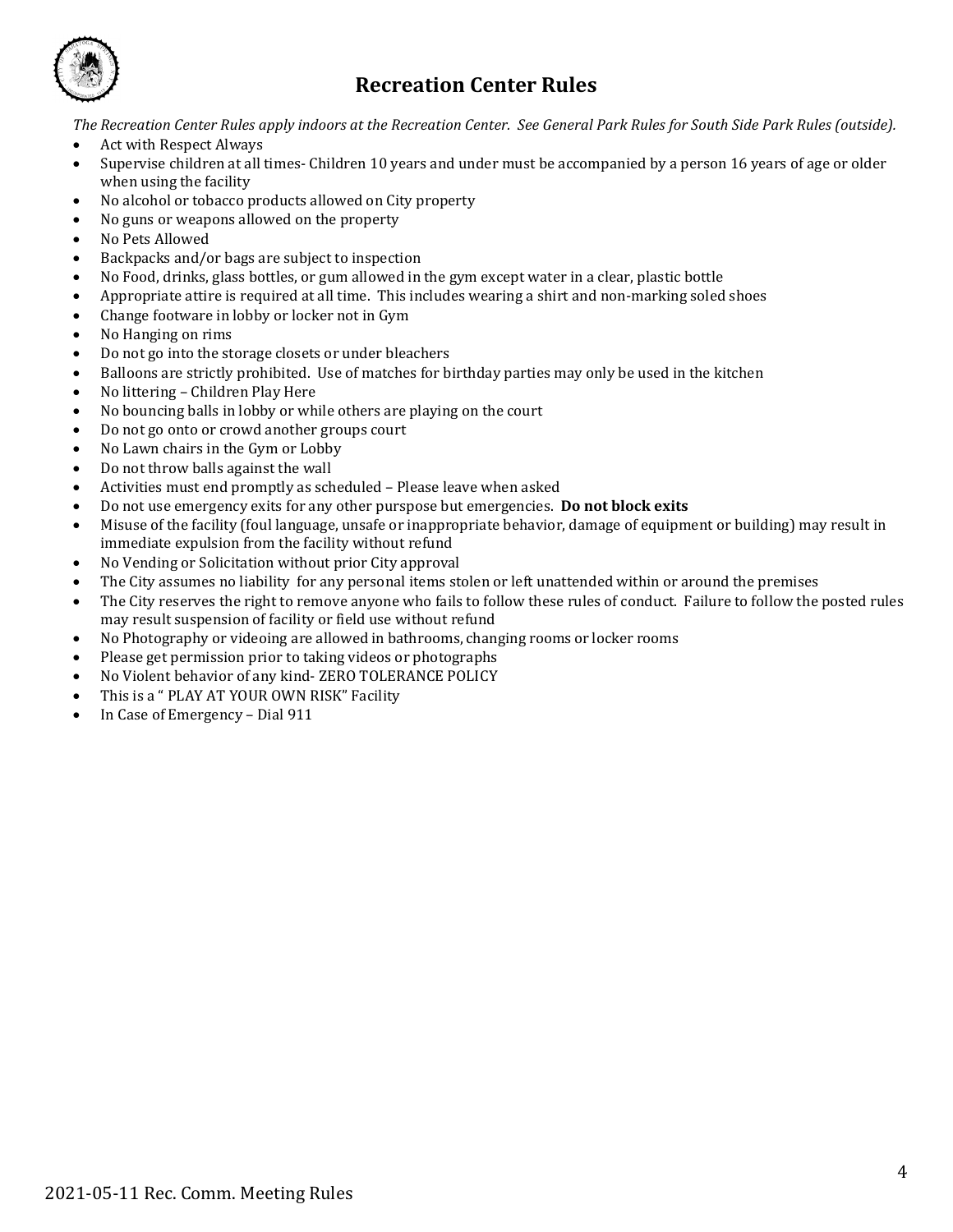

# **Recreation Center Public Sessions**

*The following rules apply in addition to the Recreation Center rules.*

- Actions in a manner that endangers or interferes with other players' safety or pleasure is strictly forbidden
- Accommodations may be made for individuals with disabilities
- No Bullying- *Act with Respect Always*
- Participants including visitors must have a Rec Card Must check in at the front desk
- All City equipment and balls must be returned to the Front Desk

## **Specific Recreation Center Sessions Rules**

*The following rules apply in addition to the Recreation Center Public Session Rules.*

## *Open Gym Rules*

- Open Gym is OPEN for EVERYBODY and courts must be shared.
- Full Court games will be held on court 3 & 4 ONLY
- $\circ$  Rec Staff have the right to stop full court games if Open Gym is busy or courts are not available
- If you need a hoop raised or lowered, please ask Rec Staff Adult Supervision required
- No coaching or private instructing during Open Gym. For Team or private instruction, please schedule with the Rec Center during other hours
- Participants must use soft indoor appropriate equipment

#### *Adult Basketball Rules*

- No one under 17 allowed for Adult Basketball
- Full court games are allowed

#### *Pickleball Rules*

- Pickleball is open for EVERYBODY and courts must be shared
- Players are responsible to setup and take down the Pickleball net

#### *Wallyball/Racquetball Rules*

- Courts must be reserved no more than 7 days in advance<br>  **Racquetball court reserved per hour on the hour** 
	- $\circ$  Racquetball court reserved per hour on the hour  $\circ$  Wallyball court reserved per 2 hrs on the hour to
		- Wallyball court reserved per 2 hrs on the hour to include set up /take down
- No marking shoes and ball must be used.
- Racquet guards, wrist straps, protective eyewear is recommended
- Players are responsible to setup and take down the walleyball net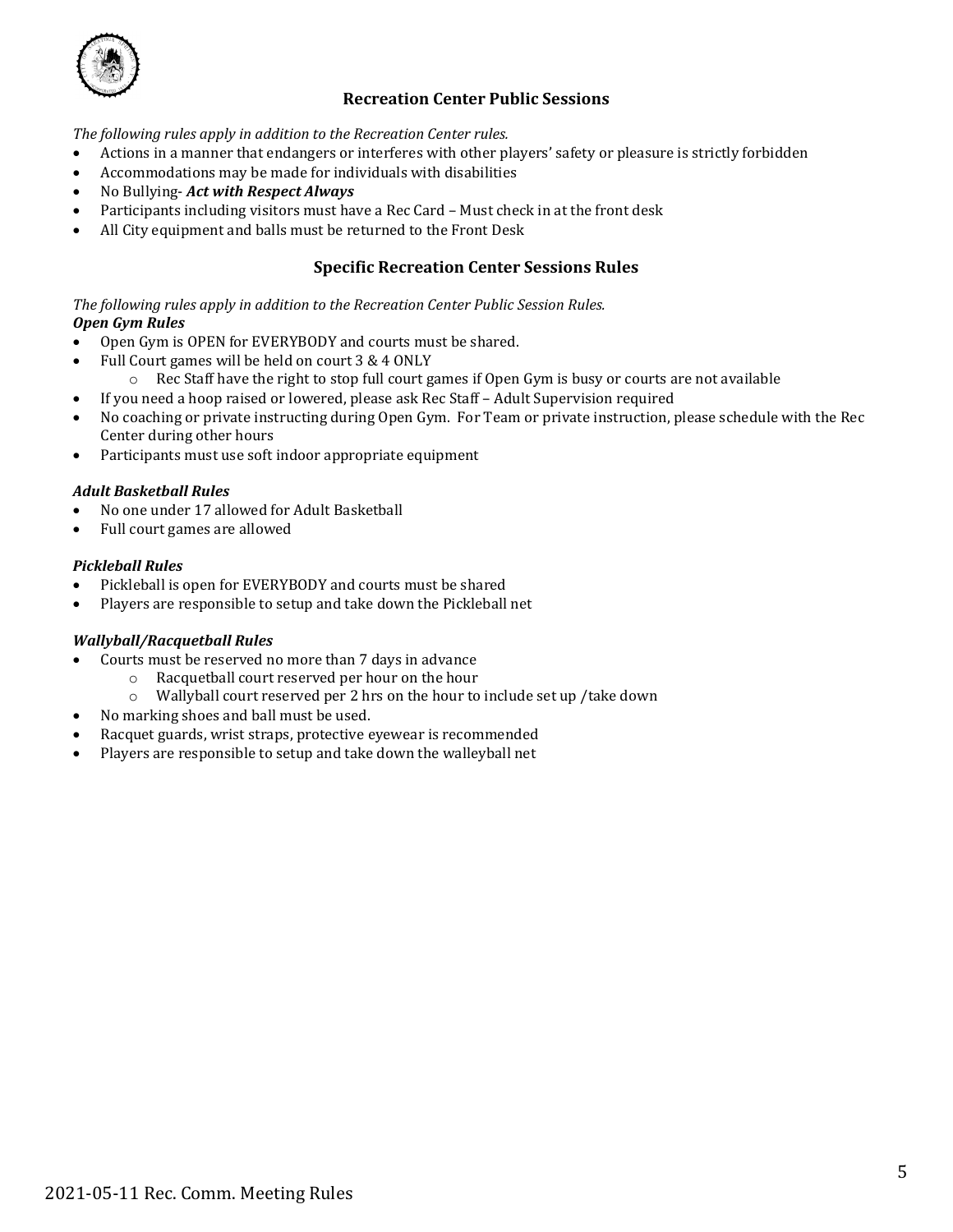

# **General Ice Rink Rules**

*The General Ice Rink Rules apply to Vernon and Weibel Ice Rinks.*

- Act with Respect always
- Supervise children at all times. Children 10 years and under must be accompanied by a person 16 years of age or older
- No alcohol or tobacco products allowed
- No guns or weapons allowed
- No pets allowed
- Backpacks and/or bags are subject to inspection
- Customers, attendees, and participants assume all inherent risks associated with attending or participating in skating activities at this facility
- Customers, attendees, and participants must abide by all posted rules and regulations OR as stated by ice rink staff.
- Individuals may be refused entry if they are in possession of prohibited items deemed by the Ice Rink Staff to be dangerous or inappropriate
- No food, drink, glass bottles, or gum allowed on the ice except for water in a clear, plastic bottle
- Persons who appear to be under the influence of alcohol or other substances will not be permitted on the premises
- Items that obstruct the view of other customers, attendees, or participants or that can be used as projectiles that interfere with the comfort of other customers, attendees, or participants or are deemed inappropriate or hazardous by City staff are prohibited
- The City assumes no liability for any personal items stolen or left unattended within or around the premises
- No Photography or videoing are allowed in bathrooms, changing rooms or locker rooms
- Misuse of the facility (foul language, unsafe or inappropriate behavior, damage of equipment or building) may result in immediate expulsion from the facility without refund
- Ice Skates are restricted from areas outside of the ice surface and those areas covered by protective rubber flooring.
- Passing and shooting of pucks, balls, etc. is restricted to the ice surface itself
- Skating in a manner that endangers or interferes with other skaters' safety or pleasure is strictly prohibited
- No one is permitted on the ice without skates. Accommodation may be made for individuals with disabilities
- Balloons are strictly prohibited. Use of matches for birthday parties is allowed
- No running in public areas including but not limited to: lobby, hallways, bleachers and other common areas
- No one is allowed on the ice while the Zamboni doors are open or while the Zamboni is on the ice
- All Access doors to the ice surface shall be closed at all times when the Zamboni is in use on the ice. Doors are to be kept shut during resurfacing and not opened until the Zamboni doors are fully closed
- Do not use emergency exits for any other purpose but emergencies. **Do not block exits**
- Parking is not allowed between the ice rinks. All vehicles parked between the ice rinks will be towed at the owners expense
- Nothing shall be attached to or hung from the interior or exterior of any building without prior approval of the City
- No Vending or Solicitation without prior City approval
- No Violent behavior of any kind ZERO TOLERANCE POLICY
- **IN CASE OF EMERGENCY – DIAL 911**

## **THIS IS A "SKATE AT YOUR OWN RISK" FACILITY**